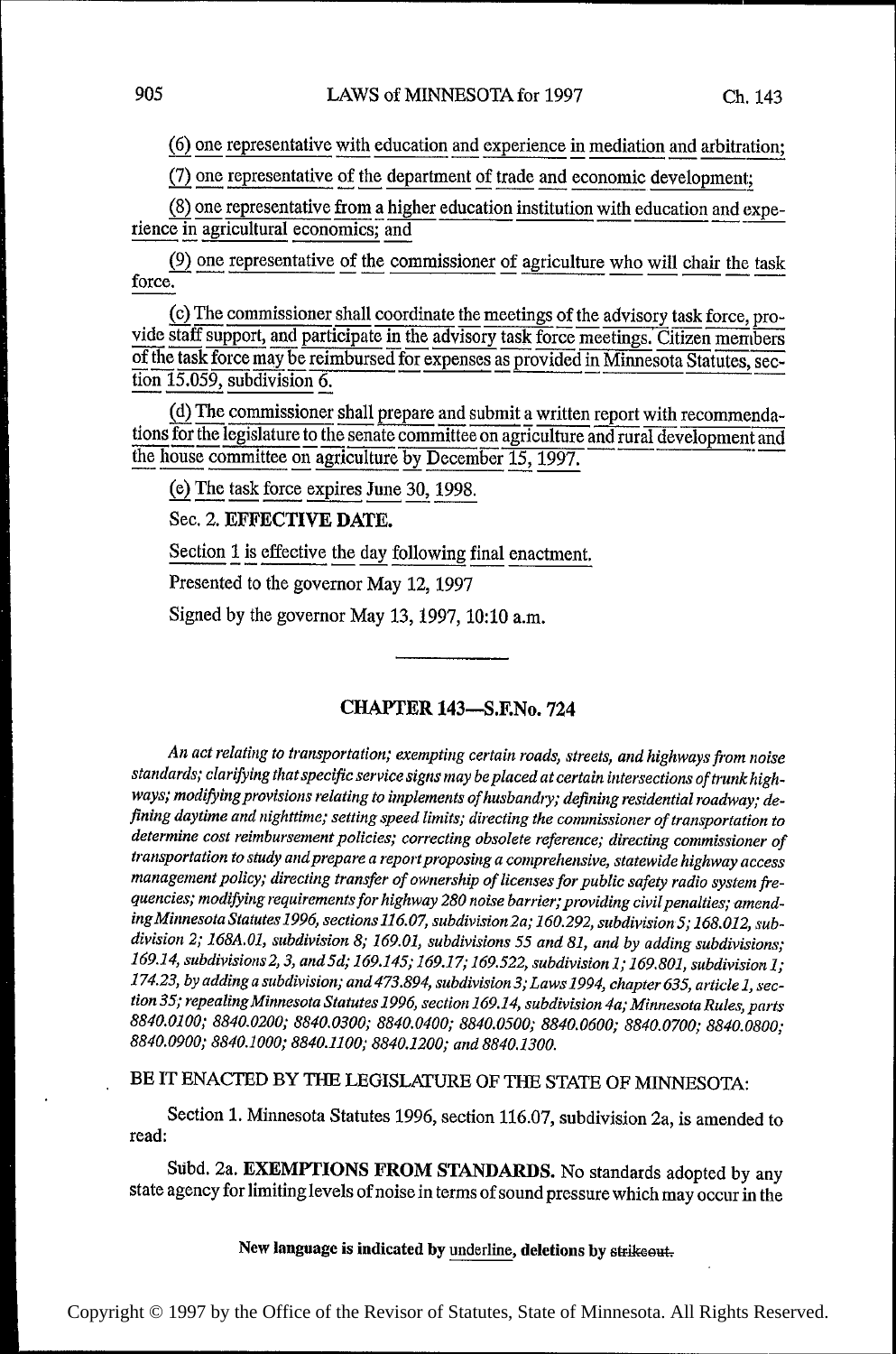outdoor atmosphere shall apply to (1) segments of trunk highways constructed with federal interstate substitution money, provided that all reasonably available noise mitigation measures are employed to abate noise, (2) an existing or newly constructed segment of <sup>a</sup> highway, provided that all reasonably available noise mitigation measures, as approved by the commissioners of the department of transportation and pollution control agency, are employed to abate noise, (3) except for the cities of Minneapolis and St. Paul, an existing or newly constructed segment of a road, street, or highway under the jurisdiction of <sup>a</sup> road authority of a town, statutory or home rule charter city, or county, except for roadways for which full control of access has been acquired, (4) skeet, trap or shooting sports  $\overline{\text{clubs}, \text{or} (4)(5)}$  motor vehicle race events conducted at a facility specifically designed for that purpose that was in operation on or before July 1, 1983. Nothing herein shall prohibit <sup>a</sup>local unit of government or a public corporation with the power to make rules for the government of its real property from regulating the location and operation of skeet, trap or shooting sports clubs, or motor vehicle race events conducted at a facility specifically designed for that purpose that was in operation on or before July 1, 1983.

Sec. 2. Minnesota Statutes 1996, section 160.292, subdivision 5, is amended to read:

Subd. 5. NONFREEWAY TRUNK HIGHWAY. "Nonfreeway trunk highway" means all (1) roadways that are not designated freeways and that have crossing traffic at grade intersections and (2) bypasses of outstate municipalities that have interchanges at intersections of trunk highways with local roads or with other trunk highways.

Sec. 3. Mirmesota Statutes 1996, section 168.012, subdivision 2, is amended to read:

Subd. 2. FARM VEHICLES. Implements of husbandry, as defined in section 168A.01, subdivision 8, and tractors used solely for agricultural purposes or tractors, together with trailers or wagons thereto attached, occasionally hauling agricultural products or necessary commodities used on the farm from said farm to and from the usual market place of the owner, tractors for drawing threshing machinery and implements of husbandry temporarily moved upon the highway, shall not be taxed as motor vehicles using the public streets and highways and shall be exempt from the provisions of this chapter.

Sec. 4. Minnesota Statutes 1996, section 168A.01, subdivision 8, is amended to read:

Subd. 8. IMPLEMENT OF HUSBANDRY. (a) "Implement of husbandry" means every vehicle, including a farm tractor and farm wagon, designed and or adapted exclusively for agricultural, horticultural, or livestock raising operations or for lifting or carrying an implement of husbandry and in either case not subject to registration if used upon the highways.

(b) A towed vehicle meeting the description in paragraph (a) is an implement of husbandry without regard to whether the vehicle is towed by an implement of husbandry or by a registered motor vehicle.

(c) A self-propelled motor vehicle used in livestock raising operations is an implement of husbandry only if it is:

 $(1)$  owned by or under the control of a farmer;

 $(2)$  operated at speeds not exceeding 30 miles per hour; and

New language is indicated by underline, deletions by strikeout.

Copyright © 1997 by the Office of the Revisor of Statutes, State of Minnesota. All Rights Reserved.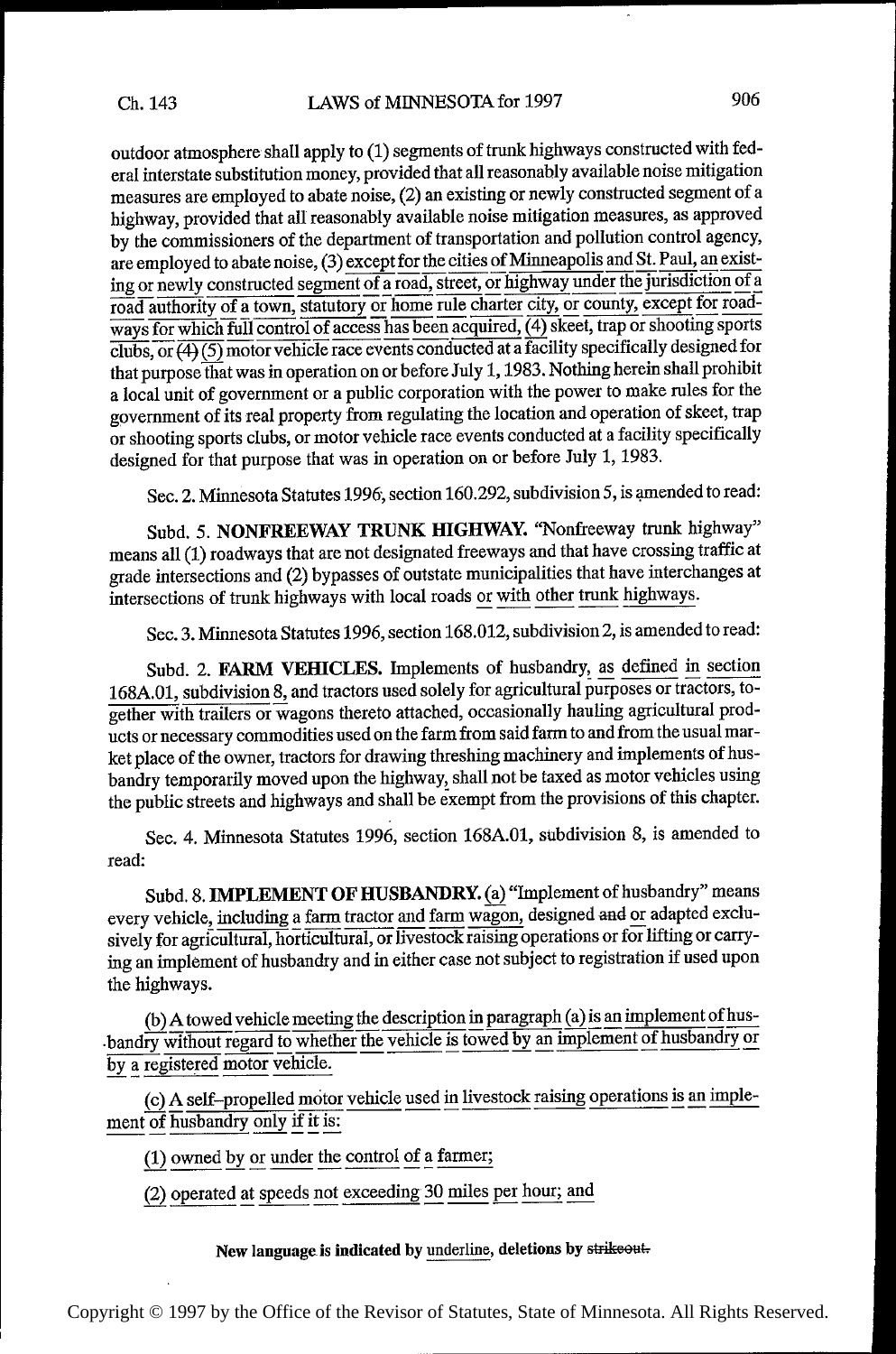(3) displaying the slow-moving vehicle emblem described in section 169.522.

Sec. 5. Minnesota Statutes 1996, section 169.01, subdivision 55, is amended to read:

Subd. 55. IMPLEMENT OF HUSBANDRY. (a) "Implement of husbandry" means every vehicle, including a farm tractor and farm wagon, designed or adapted exclusively for agricultural, horticultural, or livestock-raising operations or for lifting or earrying an implement of husbandry.

(b) A towed vehicle meeting the description in paragraph (a) is an implement of husbandry without regard to whether the vehicle is towed by an implement of husbandry or by a registered motor vehicle has the meaning given in section 168A.01, subdivision 8.

Sec. 6. Minnesota Statutes 1996, section 169.01, subdivision 81, is amended to read:

Subd. 81. RESIDENTIAL ROADWAY. Residential roadway means a street or portion of a street that is less than one-quarter mile in length and is functionally classified by the commissioner of transportation as a local street by the road authority having jurisdiction.

Sec. 7. Minnesota Statutes 1996, section 169.01, is amended by adding a subdivision to read:

Subd. 84. DAYTIME. For purposes of regulating the operation of a motor vehicle, "daytime" means the time from one-half hour before sunrise to one-half hour after sunset.

Sec. 8. Minnesota Statutes 1996, section 169.01, is amended by adding a subdivision to read:

Subd. 85. NIGHTTIME. For purposes of regulating the operation of a motor vehicle, "nighttime" means the time from one-half hour after sunset to one-half hour before sunrise.

Sec. 9. Minnesota Statutes 1996, section 169.14, subdivision 2, is amended to read:

Subd. 2. SPEED LIMITS. (a) Where no special hazard exists the following speeds shall be lawful, but any speeds in excess of such limits shall be prima facie evidence that the speed is not reasonable or prudent and that it is unlawful; except that the speed limit within any municipality shall be a maximum limit and any speed in excess thereof shall be unlawful:

(1) 30 miles per hour in an urban district;

(2) 65 miles per hour on non-Interstate freeways and expressways, as defined in section 160.02, subdivision 16, outside the limits of any urbanized area with a population of greater than 50,000 as defined by order of the commissioner of transportation;

(3) 55 miles per hour in locations other than those specified in this section;

(4) 70 miles per hour on Interstate highways outside the limits of any urbanized area with a population of greater than 50,000 as defined by order of the commissioner of transportation;

(5) 65 miles per hour on Interstate highways inside the limits of any urbanized area with a population of greater than 50,000 as defined by order of the commissioner of transportation;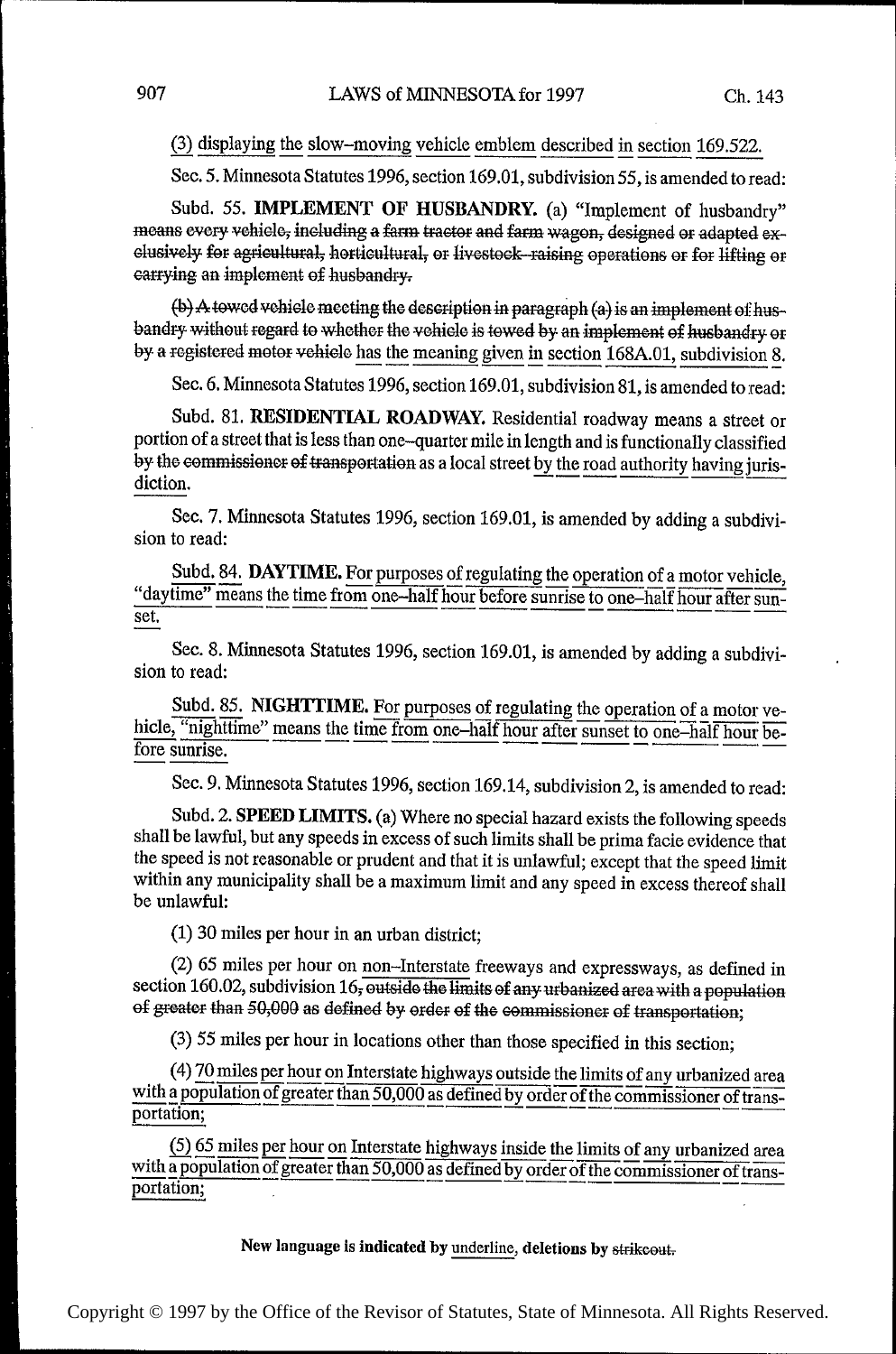(1) ten miles per hour in alleys; and

 $(5)$  (7) 25 miles per hour in residential roadways if adopted by the road authority having jurisdiction over the residential roadway.

(b) A speed limit adopted under paragraph (a), clause  $(5)(7)$ , is not effective unless the road authority has erected signs designating the speed limit and indicating the beginning and end of the residential roadway on which the speed limit applies.

Sec. 10. Minnesota Statutes 1996, section 169.14, subdivision 3, is amended to read:

Subd. 3. REDUCED SPEED REQUIRED. (a) The driver of any vehicle shall, consistent with the requirements, drive at an appropriate reduced speed when approaching or passing an authorized emergency vehicle stopped with emergency lights flashing on any street or highway, when approaching and crossing an intersection or railway grade crossing, when approaching and going around a curve, when approaching a hill crest, when traveling upon any narrow or winding roadway, and when special hazards exist with respect to pedestrians or other traffic or by reason of weather or highway conditions.

(b) A person who fails to reduce speed appropriately when approaching or passing an authorized emergency vehicle stopped with emergency lights flashing on a street or Highway shall be assessed an additional surcharge equal to the amount of the fine im-<br>posed for the speed violation, but not less than \$25. posed for the speed violation, but not less than \$25.

Sec. 11. Minnesota Statutes 1996, section 169.14, subdivision 5d, is amended to read:

Subd. 5d. SPEED ZONING IN WORK ZONES; SURCHARGE. (a) The commissioner, on trunk highways and temporary trunk highways, and local authorities, on streets and highways under their jurisdiction, may authorize the use of reduced maximum speed limits in highway work zones. The commissioner or local authority is not required to conduct an engineering and traffic investigation before authorizing a reduced speed limit in a highway work zone.

(b) The minimum highway work zone speed limit is 20 miles per hour. The work zone speed limit must not reduce the established speed limit on the affected street or highway by more than 15 miles per hour, except that the highway work zone speed limit shall not exceed 40 miles per hour. Highway work zone speed limits are effective on erection of appropriate regulatory speed limit signs. The signs must be removed or covered when they are not required. A speed greater than the posted highway work zone speed limit is unlawful.

(c) For purposes of this subdivision, "highway work zone" means a segment of highway or street where a road authority or its agent is constructing, reconstructing, or maintaining the physical structure of the roadway, its shoulders, or features adjacent to the roadway, including underground and overhead utilities and highway appurtenances.

(d) Notwithstanding section 609.0331 or 609.101 or other law to the contrary, a person who violates a speed limit established under paragraph (b), or who violates any other provision of this section or section 169-141 while in a highway work zone, is assessed an additional surcharge equal to the amount of the fine imposed for the speed violation, but not less than \$25.

New language is indicated by underline, deletions by strikeout-

Copyright © 1997 by the Office of the Revisor of Statutes, State of Minnesota. All Rights Reserved.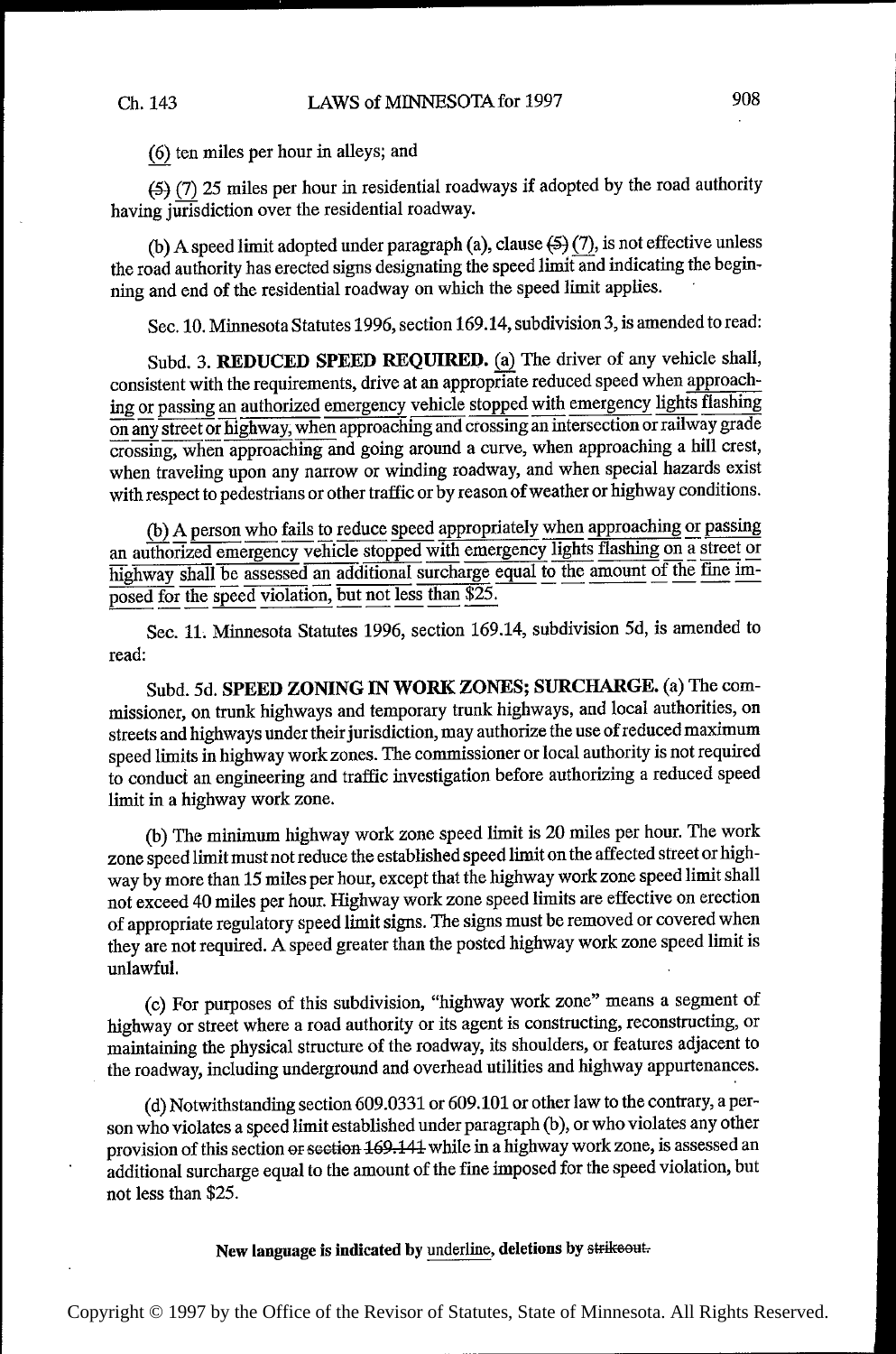Sec. 12. Minnesota Statutes 1996, section 169.145, is amended to read:

# 169.145 IMPLEMENTS OF HUSBANDRY; SPEED; BRAKES.

No person may:

(1) drive or tow an implement of husbandry that exceeds 6,000 pounds registered gross weight or gross vehicle weight and is not equipped with brakes; or

(2) tow a vehicle registered as a farm trailer that exceeds 6,000 pounds registered gross weight or gross vehicle weight and is not equipped with brakes and exceeding 6,000 pounds, at a speed in excess of  $25\,30$  miles per hour.

Sec. 13. Minnesota Statutes 1996, section 169.17, is amended to read:

### 169.17 EMERGENCY VEHICLES.

The speed limitations set forth in sections 169.14 to 169.17 do not apply to an authorized emergency vehieles when vehicle responding to an emergency calls, but the drivers thereof call. Drivers of all emergency vehicles shall sound an audible signal by siren and display at least one lighted red light to the front except that law enforcement vehicles shall sound an audible signal by siren or display at least one lighted red light to the front. This provision does not relieve the driver of an authorized emergency vehicle from the duty to drive with due regard for the safety of persons using the street, nor does it protect the driver of an authorized emergency vehicle from the consequence of a reckless disregard of the safety of others.

Sec. 14. Minnesota Statutes 1996, section 169.522, subdivision 1, is amended to read:

Subdivision 1. DISPLAYING EMBLEM; RULES. (a) All anima1—drawn vehicles, motorized golf carts when operated on designated roadways pursuant to section 169.045, implements of husbandry, and other machinery, including all road construction machinery, which are designed for operation at a speed of 25 30 miles per hour or less shall display a triangular slow-moving vehicle emblem,  ${\rm except}(1)$  when being used in actual construction and maintenance work and traveling within the limits of a construction area which is marked in accordance with requirements of the manual of uniform traffic control devices, as set forth in section 169.06, or (2) for a towed implement of husbandry that is empty and that is not self—-propelled, in which case it may be towed at lawful speeds greater than 25 30 miles per hour without removing the slow-moving vehicle emblem. The emblem shall consist of a fluorescent yellow-orange triangle with a dark red reflective border and be mounted so as to be visible from a distance of not less than 600 feet to the rear. When a primary power unit towing an implement of husbandry or other machinery displays a slow—moving vehicle emblem visible from a distance of 600 feet to the rear, it shall not be necessary to display a similar emblem on the secondary unit. After January 1, 1975, all slow-moving vehicle emblems sold in this state shall be so designed that when properly mounted they are visible from a distance of not less than <sup>600</sup> feet to the rear when directly in front of lawful lower beam of head lamps on a motor vehicle. The commissioner of public safety shall adopt standards and specifications for the design and position of mounting the slow—moving vehicle emblem. Such standards and specifications shall be adopted by rule in accordance with the administrative procedure act. A violation of this section shall not be admissible evidence in any civil cause of action arising prior to January 1, 1970.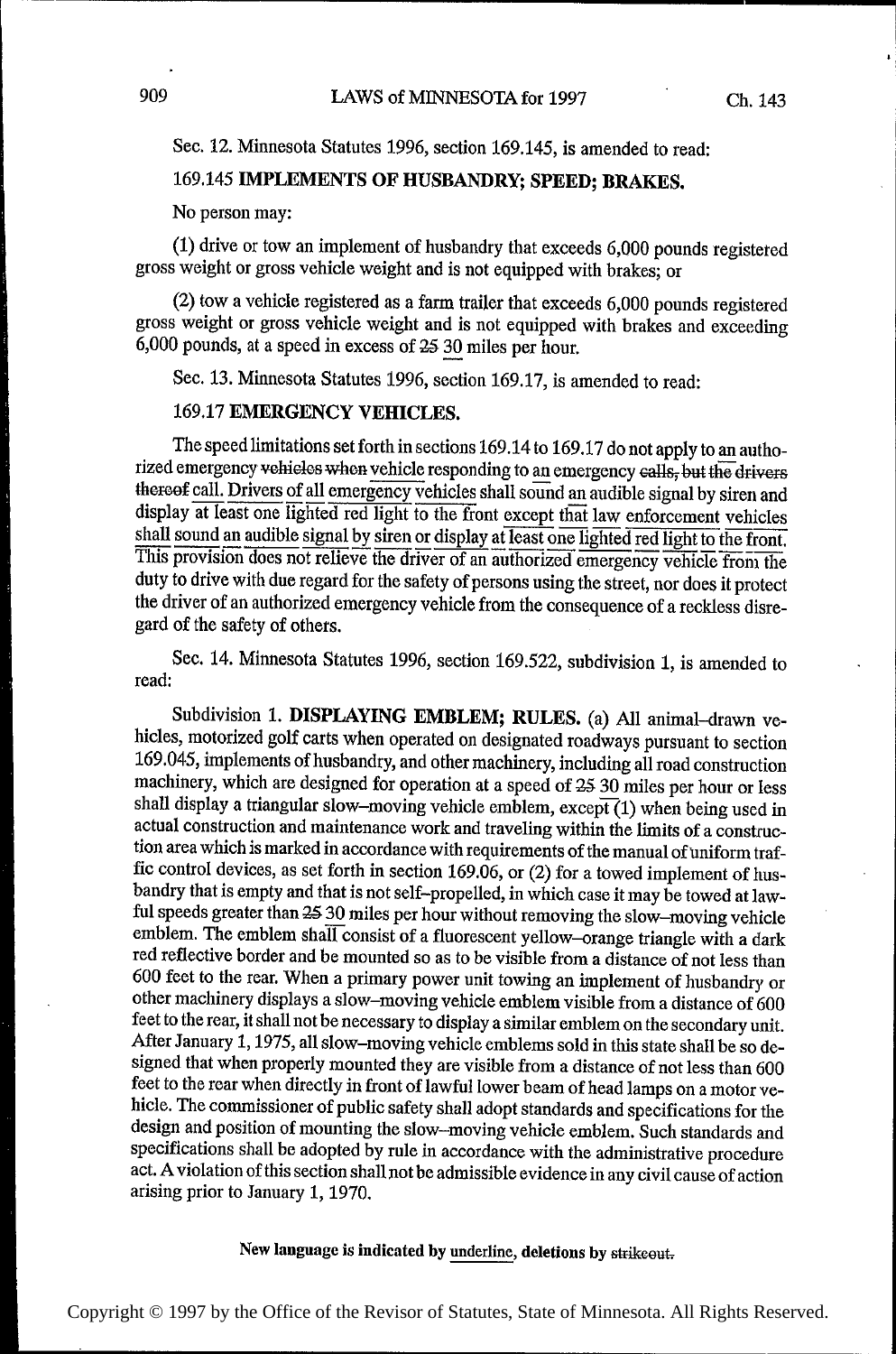~

~~

~~~

~~

~

~

 $^{\prime}$ 

~

~

←

⊩

⊩

⊩

 $\mathbf{r}$ 

(b) An alternate slow—moving vehicle emblem consisting of a dull black triangle with a white reflective border may be used after obtaining a permit from the commissioner under rules of the commissioner. A person with a permit to use an alternate slow—moving vehicle emblem must:

~~ (1) carry in the vehicle a regular slow—moving vehicle emblem and display the emblem when operating a vehicle between sunset and sunrise, and at any other time when visibility is impaired by weather, smoke, fog, or other conditions; and

(2) permanently affix to the rear of the slow—moving vehicle at least 72 square irrches of reflective tape that reflects the color red.

Sec. 15. Minnesota Statutes 1996, section 169.801, subdivision 1, is amended to read:

Subdivision 1. EXEMPTION FROM SIZE, WEIGHT, LOAD PROVISIONS. Except as provided in this section and section 169.82, the provisions of sections 169.80 to 169.88 that govern size, weight, and load do not apply to:

(1) a horse~—drawn wagon while carrying a load of loose straw or hay;

(2) a specialized vehicle resembling a low—slung trailer having a short bed or platform, while transporting one or more implements of husbandry; or

(3) an implement of husbandry while being driven or towed at a speed of not more than 25 30 miles per hour; provided that this exemption applies to an implement of husbandry owned, leased, or under the control of a farmer or implement dealer only while the implement of husbandry is being operated on noninterstate roads or highways within 75 miles of any farmland or implement dealership: (i) owned, leased, or operated by the farmer or implement dealer and (ii) on which the farmer or implement dealer regularly uses or sells or leases the implement of husbandry.

Sec. 16. Minnesota Statutes 1996, section 174.23, is amended by adding a subdivision to read:

Subd. 9. COST REIMBURSEMENT POLICIES. The commissioner of transportation shall establish reimbursement policies based on the cost principles of the federal acquisition regulations to determine the reasonableness and allowability of various costs, including overhead factors, direct salary costs, and other costs of design and consultant contracts.

Sec. 17. Minnesota Statutes 1996, section 473.894, subdivision 3, is amended to read:

Subd. 3. APPLICATION TO FCC. Within 180 days from adoption of the regionwide public safety radio system communication plan the commissioner of transportation, on behalf of the state of Minnesota, shall use the plan adopted by the board under subdivision 2 to submit an extended implementation application to the Federal Communications Commission (FCC) for the NPSPAC channels and other public safety frequencies available for use in the metropolitan area and necessary to implement the plan. Local governments and all other public or private entities eligible under part 90 of the FCC rules shall not apply for public safety channels in the 821 to 824 and 866 to 869 megahertz bands for use within the metropolitan counties until the FCC takes final action on the regional ap-

New language is indicated by underline, deletions by strikeout.

Copyright © 1997 by the Office of the Revisor of Statutes, State of Minnesota. All Rights Reserved.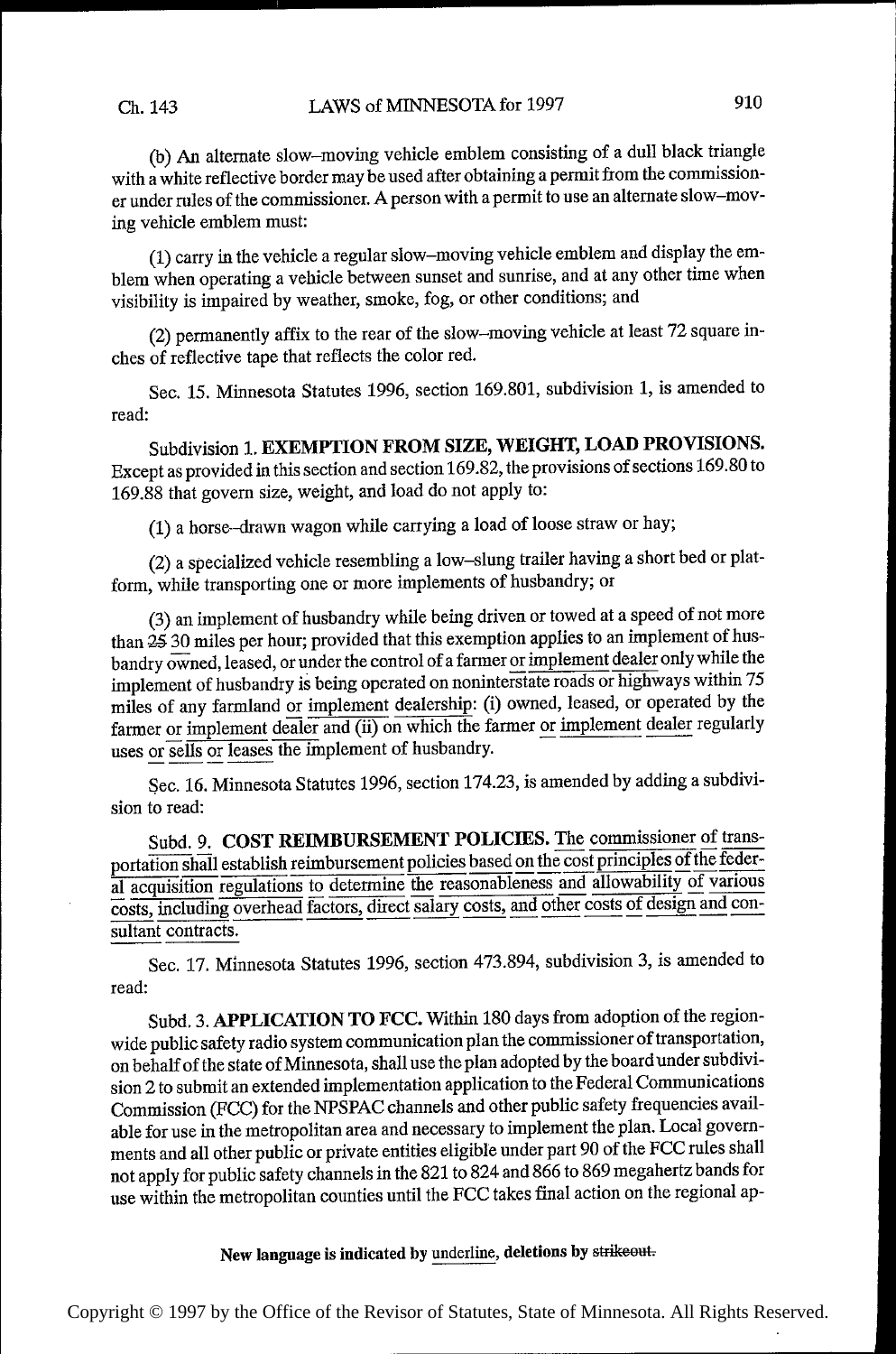plication submitted under this section. Exceptions to the restrictions on the application for the NPSPAC channels may be granted by the radio board. The Minnesota department of transportation shall hold the master system licenses for all public safety frequencies assigned to the metropolitan area issued by the FCC first phase under the board's plan and these channels shall be used for the implementation of the plan. Local governments and other public and private entities cligible under part 90 of the FCC rules may apply to the FCC as colicensees for subscriber equipment and those portions of the network infrastructure owned by them. Application for colicensing under this section shall require the concurrence of the radio board. The radio board shall hold the master system licenses for the public safety frequencies assigned to local government subsystems under the board's plan and these channels shall be used for implementation of the plan. Upon approval by the board of a local government's subsystem plan and evidence of a signed contract with a vendor for construction of a subsystem consistent with the board's system plan, the board shall apply to the FCC to transfer to the local government the licenses for the public safety frequencies assigned by the plan for use in the network infrastructure owned by the local government. The radio board, the Minnesota department of transportation, and local subsystem owners shall jointly colicense all subscriber equipment for the backbone system.

Sec. 18. Laws 1994, chapter 635, article 1, section 35, is amended to read:

### Sec. 35. TRUNK HIGHWAY NO. 280; NOISE BARRIERS.

Subdivision 1. DEFINITION. For purposes of this section "trunk highway No. 280 project" means a department of transportation highway improvement project on marked trunk highway No. 280 that would improve, expand, or reconstruct the highway.

Subd. 2. REQUIREMENT TRUNK HIGHWAY NO. 280 NOISE PROB-LEMS; RESOLUTION OF PROBLEMS AND ISSUES. If the commissioner of transportation takes any action between the effective date of this section and June 30, 1996, that would have the effect of delaying the start of the trunk highway No. 280 project beyond June 30, 1997, the commissioner shall, within 12 months after taking that action, erect noise barriers on the highway between marked interstate highways Nos. I 94 and I-35W as provided in the noise barrier component of the project. The department of transportation shall work with the community groups that represent residents who live along marked trunk highway No. 280 to seek solutions consistent with state daytime noise standards, within a reasonable time, for both the continuing and any additional noise problems and noise mitigation issues related to or arising from the highway.

Subd. 3. REQUIRED ACTIONS. The department of transportation shall build a noise barrier, if the Lauderdale city council so requests by resolution, or take other appropriate steps in consultation with community groups that represent residents who live along marked trunk highway No. 280, as part of a trunk highway No. 280 project.

# Sec. 19. HIGHWAY ACCESS MANAGEMENT POLICY STUDY.

The commissioner of transportation shall gather information and consult with public officials of towns, cities, counties, and other political subdivisions to consider views and proposals for establishing a comprehensive, statewide highway access management policy. The commissioner shall make findings and prepare a report to the legislature, with recommendations, covering a wide range of interrelated land use, engineering, and legal procedures and planning designed to maximize the operational efficiency and safety of